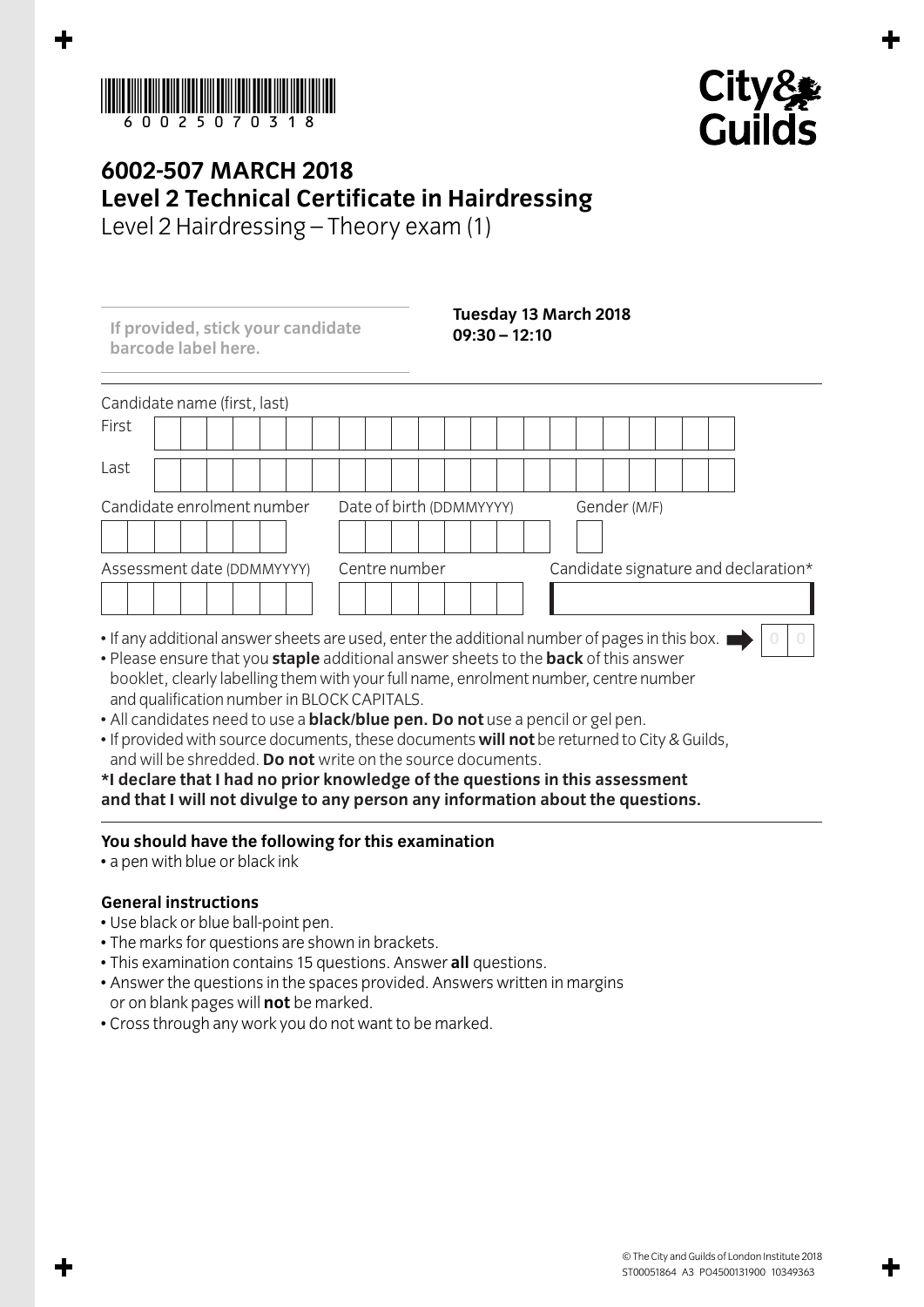|  | 6002-507 |
|--|----------|
|--|----------|

 $\ddot{\textbf{r}}$ 

|    | State five safe ways of working when using thermal styling equipment in a salon.          | (5 marks) |
|----|-------------------------------------------------------------------------------------------|-----------|
|    |                                                                                           |           |
|    |                                                                                           |           |
| a) | Explain the importance of protecting a client before a hairdressing service.              | (3 marks) |
|    |                                                                                           |           |
|    |                                                                                           |           |
|    |                                                                                           |           |
|    |                                                                                           |           |
| b) | Explain the importance of completing a thorough consultation before a<br>hair-up service. | (4 marks) |
|    |                                                                                           |           |
|    |                                                                                           |           |
|    |                                                                                           |           |
|    |                                                                                           |           |
|    |                                                                                           |           |
|    |                                                                                           |           |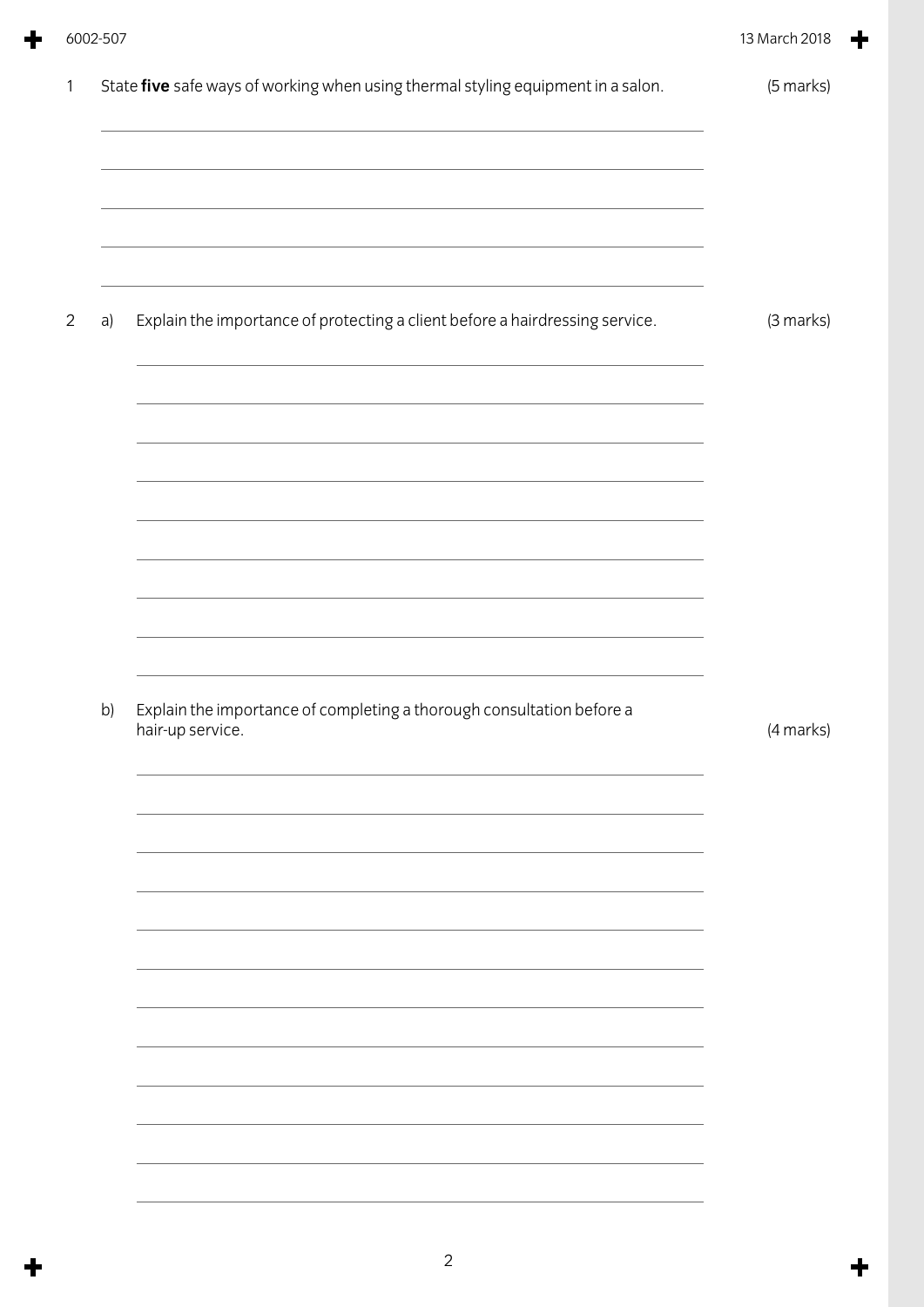$\ddot{\phantom{1}}$ 

╈

| Explain the impact that poor hair elasticity has on a cut and blow-dry service. | (5 marks) |
|---------------------------------------------------------------------------------|-----------|
|                                                                                 |           |
|                                                                                 |           |
|                                                                                 |           |
|                                                                                 |           |
|                                                                                 |           |
|                                                                                 |           |
|                                                                                 |           |
|                                                                                 |           |
|                                                                                 |           |
|                                                                                 |           |
|                                                                                 |           |
|                                                                                 |           |
|                                                                                 |           |
|                                                                                 |           |
|                                                                                 |           |
| Name four visual aids that can be used when consulting with a client before     |           |
| hairdressing services.                                                          | (4 marks) |
|                                                                                 |           |
|                                                                                 |           |
|                                                                                 |           |
|                                                                                 |           |
|                                                                                 |           |
|                                                                                 |           |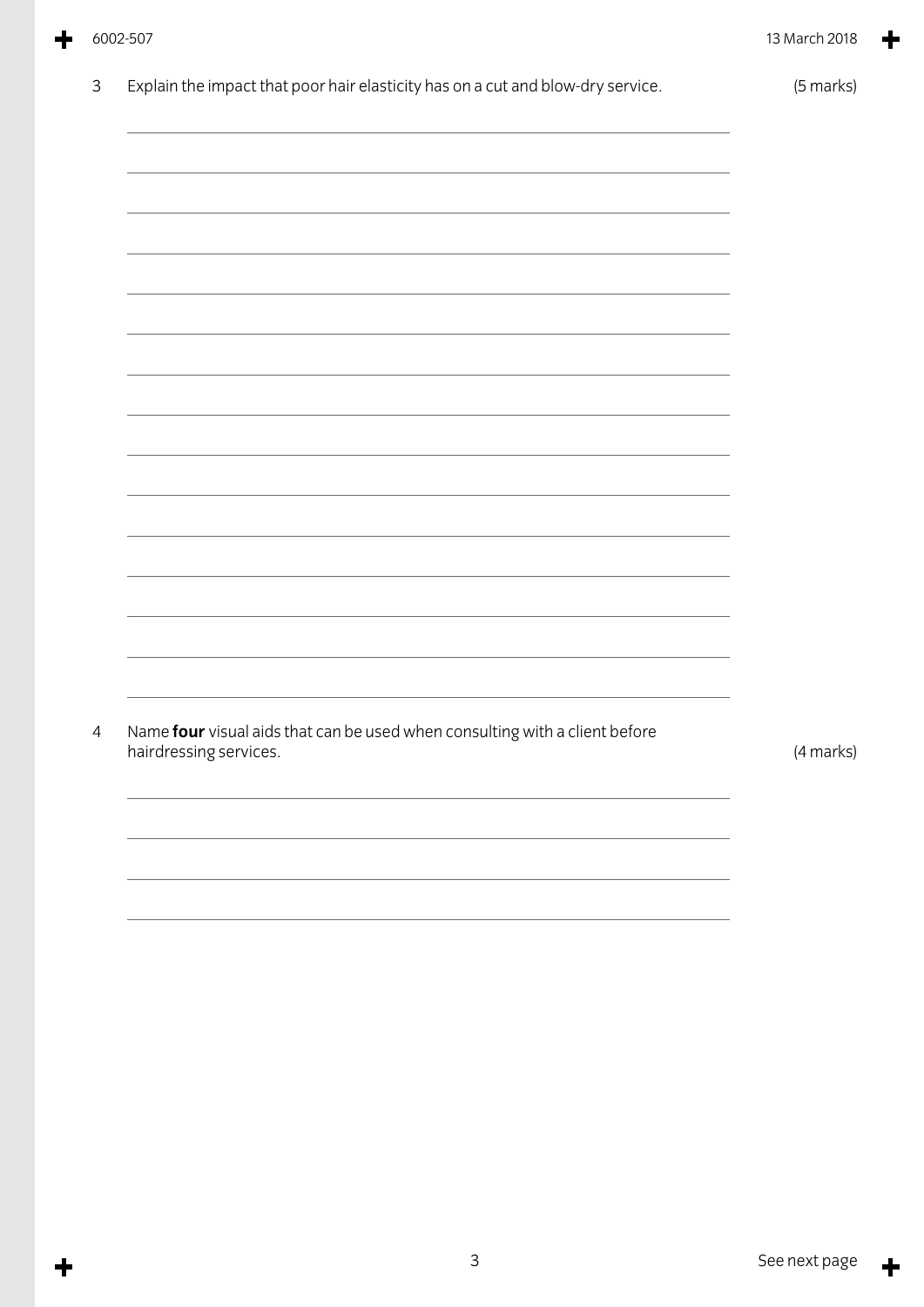5 Amber has type 4, very curly hair and regularly uses oils at home during styling. She has not washed her hair in 5 days.

Explain the factors to consider when carrying out the shampoo and conditioning service. (6 marks)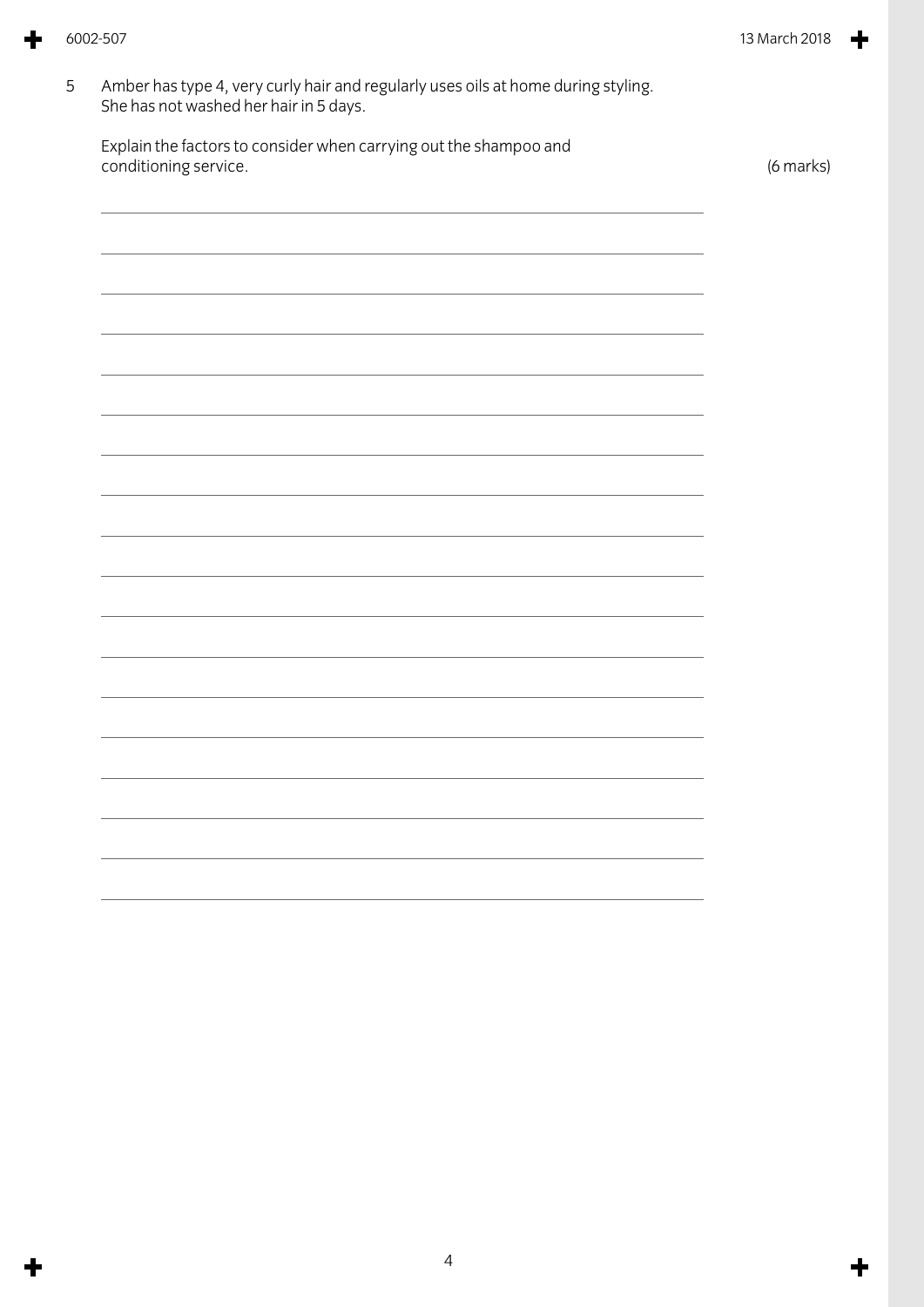|   | 6002-507 |                                                                                                                                                                           | 13 March 2018 |
|---|----------|---------------------------------------------------------------------------------------------------------------------------------------------------------------------------|---------------|
| 6 | a)       | Identify two massage techniques that can be used during conditioning services.                                                                                            | (2 marks)     |
|   | b)       | and the control of the control of the control of the control of the control of the control of the control of the<br>Describe one massage technique identified in part a). | (2 marks)     |
| 7 |          | <u> 1989 - Johann Stoff, amerikansk politiker (d. 1989)</u><br>Explain the adjustments that could be made when cutting a fringe for a client<br>with a cowlick.           | (4 marks)     |
|   |          |                                                                                                                                                                           |               |
|   |          |                                                                                                                                                                           |               |
|   |          | <u> 1989 - Johann Stein, marwolaethau a bhann an t-Amhainn an t-Amhainn an t-Amhainn an t-Amhainn an t-Amhainn an</u>                                                     |               |
|   |          |                                                                                                                                                                           |               |
|   |          |                                                                                                                                                                           |               |
| 8 |          | State three methods used to check the accuracy of a haircut.                                                                                                              | (3 marks)     |
| 9 |          | Identify two external factors that could impact the structure of the hair.                                                                                                | (2 marks)     |
|   |          |                                                                                                                                                                           |               |

 $\ddagger$ 

۰

 $\ddot{\phantom{1}}$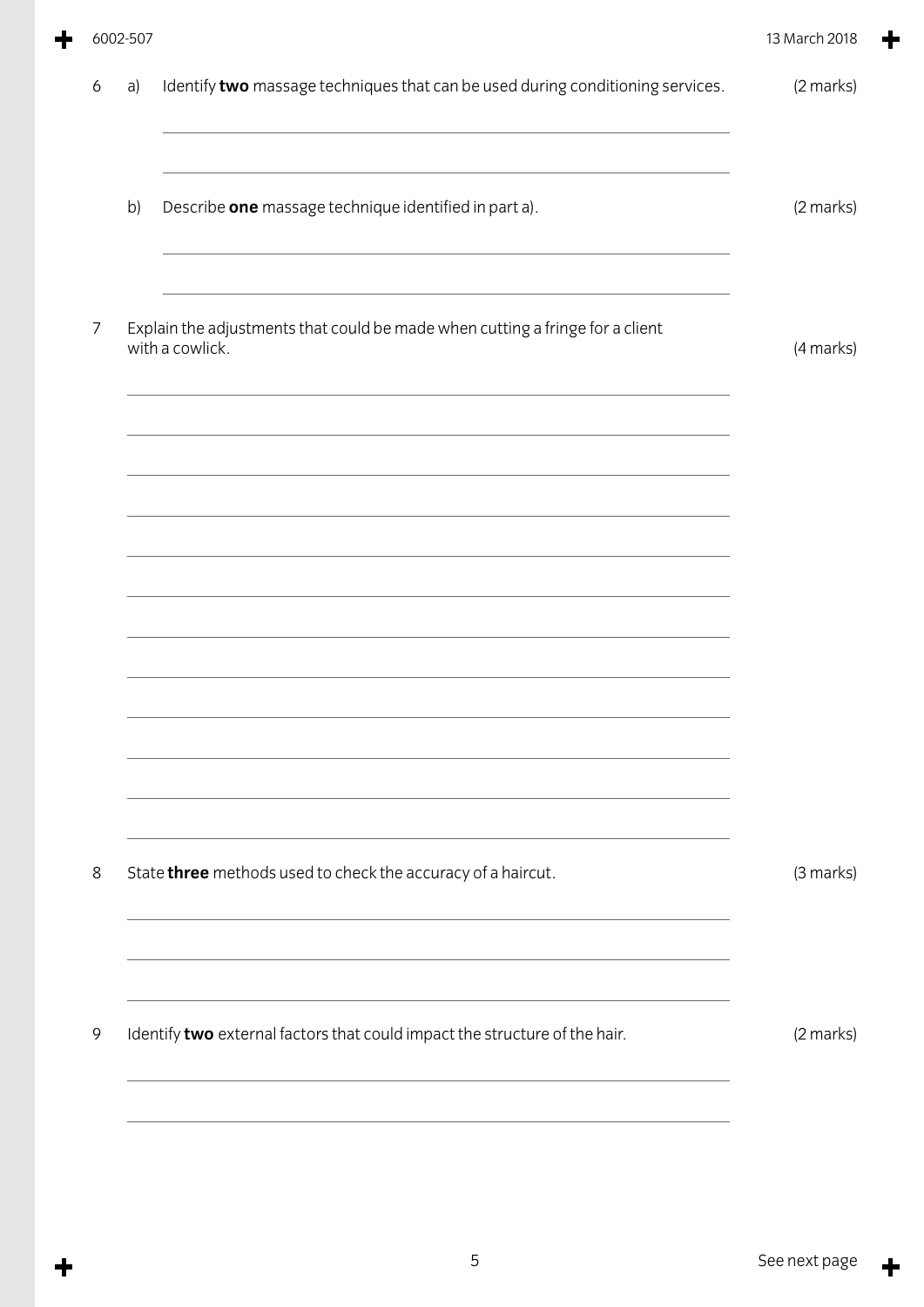| 10 Sarah is booked in for a cutting service. She would like to remove bulk and encourage |
|------------------------------------------------------------------------------------------|
| the natural movement of her hair.                                                        |

Describe how this might be achieved. The state of the state of the state of the state of the state of the state of the state of the state of the state of the state of the state of the state of the state of the state of the

 $\sim$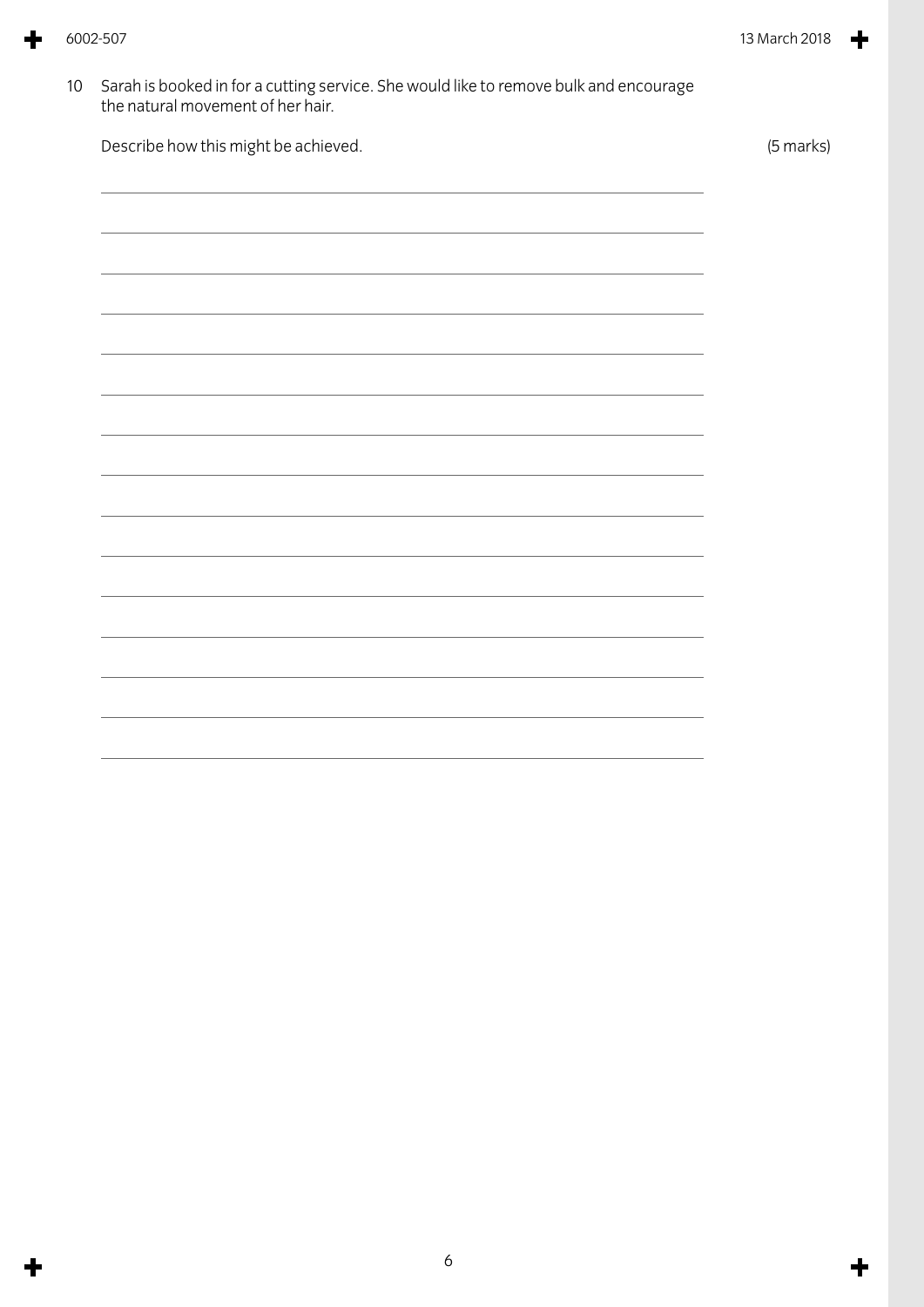╋

╋

| 11 |    | Gemma's client wants a quasi-permanent colour service. She has identified that her<br>client's hair has uneven porosity. |               |
|----|----|--------------------------------------------------------------------------------------------------------------------------|---------------|
|    | a) | What product would she need to apply prior to the colouring service?                                                     | $(1$ mark)    |
|    | b) | Describe the likely outcomes of applying quasi-permanent colour on hair that<br>has uneven porosity.                     | (4 marks)     |
|    |    |                                                                                                                          |               |
|    |    |                                                                                                                          |               |
|    |    |                                                                                                                          |               |
|    |    |                                                                                                                          |               |
| 12 |    | Name one test that is carried out before a permanent colour service.                                                     | $(1$ mark $)$ |
| 13 |    | State four peroxide strengths and the levels of lift that can be expected from each.                                     | (4 marks)     |
|    |    |                                                                                                                          |               |
|    |    |                                                                                                                          |               |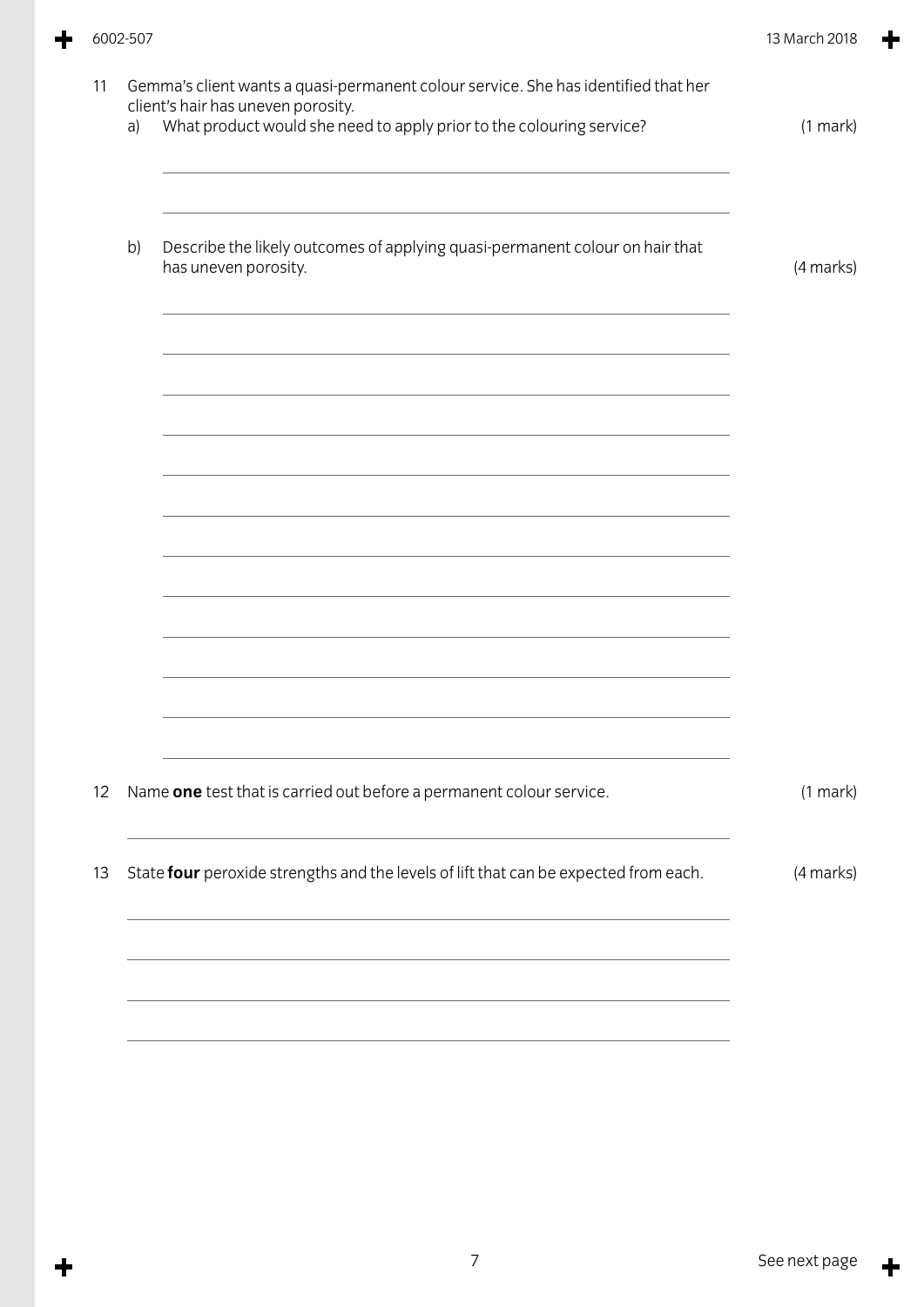14 Katie has virgin hair and is having a permanent colour service. a) Explain why relevant tests should take place throughout the service. (5 marks)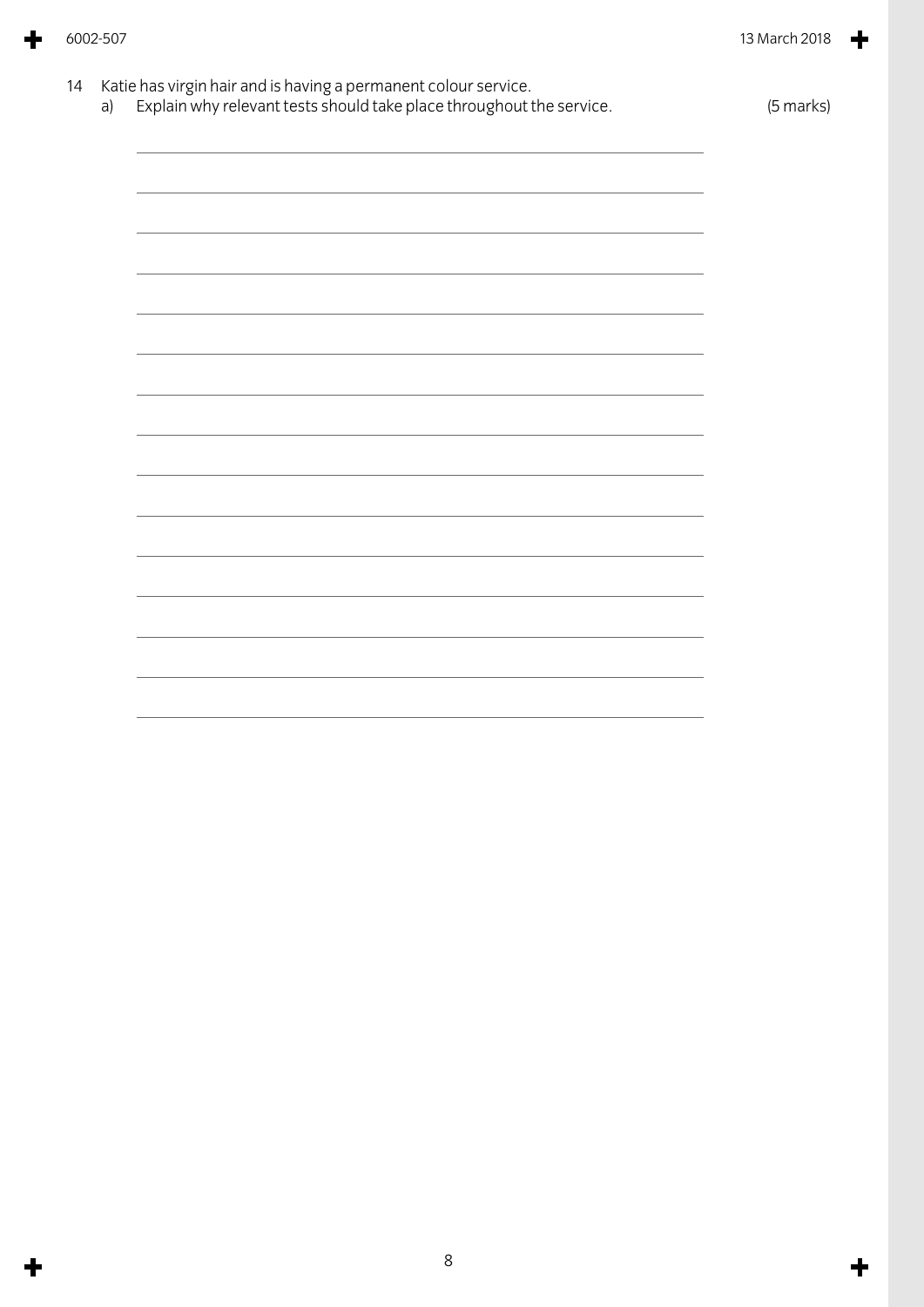╋

╈

| Explain the consequence of failing to carry out the relevant tests.                                                   | (5 marks) |
|-----------------------------------------------------------------------------------------------------------------------|-----------|
|                                                                                                                       |           |
|                                                                                                                       |           |
|                                                                                                                       |           |
|                                                                                                                       |           |
|                                                                                                                       |           |
|                                                                                                                       |           |
|                                                                                                                       |           |
|                                                                                                                       |           |
|                                                                                                                       |           |
|                                                                                                                       |           |
| <u> 1989 - Johann Stoff, deutscher Stoff, der Stoff, der Stoff, der Stoff, der Stoff, der Stoff, der Stoff, der S</u> |           |
|                                                                                                                       |           |
|                                                                                                                       |           |
|                                                                                                                       |           |
|                                                                                                                       |           |
|                                                                                                                       |           |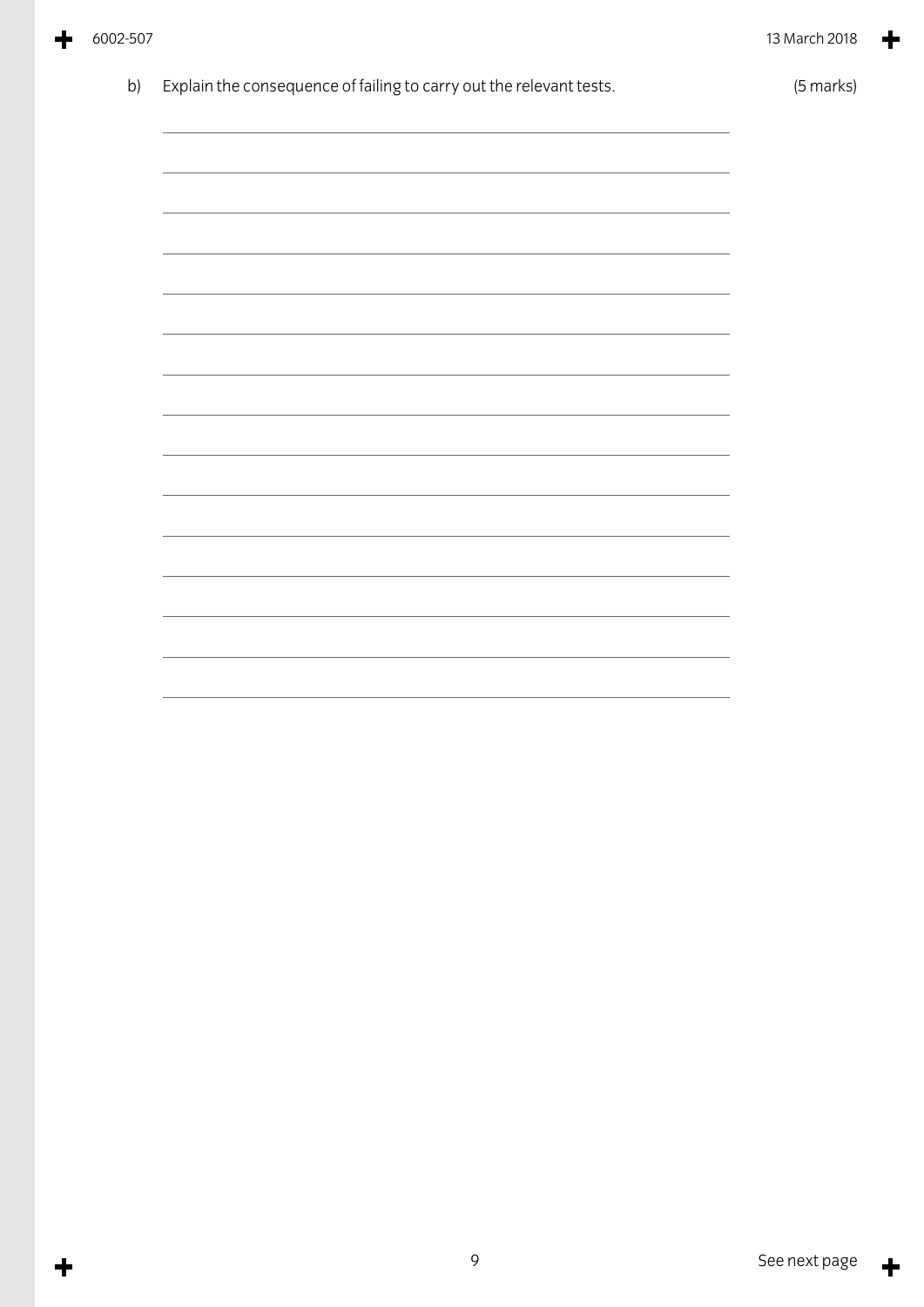| 15 | Julie requires a low maintenance colour to disguise the few white hairs she has noticed.<br>She would like her below shoulder hair to be cut and styled in to a bob. |            |  |
|----|----------------------------------------------------------------------------------------------------------------------------------------------------------------------|------------|--|
|    | Discuss the colour service options for Julie and how her cut could be achieved.                                                                                      | (15 marks) |  |
|    |                                                                                                                                                                      |            |  |
|    |                                                                                                                                                                      |            |  |
|    |                                                                                                                                                                      |            |  |
|    |                                                                                                                                                                      |            |  |
|    |                                                                                                                                                                      |            |  |
|    |                                                                                                                                                                      |            |  |
|    |                                                                                                                                                                      |            |  |
|    |                                                                                                                                                                      |            |  |
|    |                                                                                                                                                                      |            |  |
|    |                                                                                                                                                                      |            |  |
|    |                                                                                                                                                                      |            |  |
|    |                                                                                                                                                                      |            |  |
|    |                                                                                                                                                                      |            |  |
|    |                                                                                                                                                                      |            |  |
|    |                                                                                                                                                                      |            |  |
|    |                                                                                                                                                                      |            |  |
|    |                                                                                                                                                                      |            |  |
|    |                                                                                                                                                                      |            |  |
|    |                                                                                                                                                                      |            |  |
|    |                                                                                                                                                                      |            |  |
|    |                                                                                                                                                                      |            |  |
|    |                                                                                                                                                                      |            |  |
|    |                                                                                                                                                                      |            |  |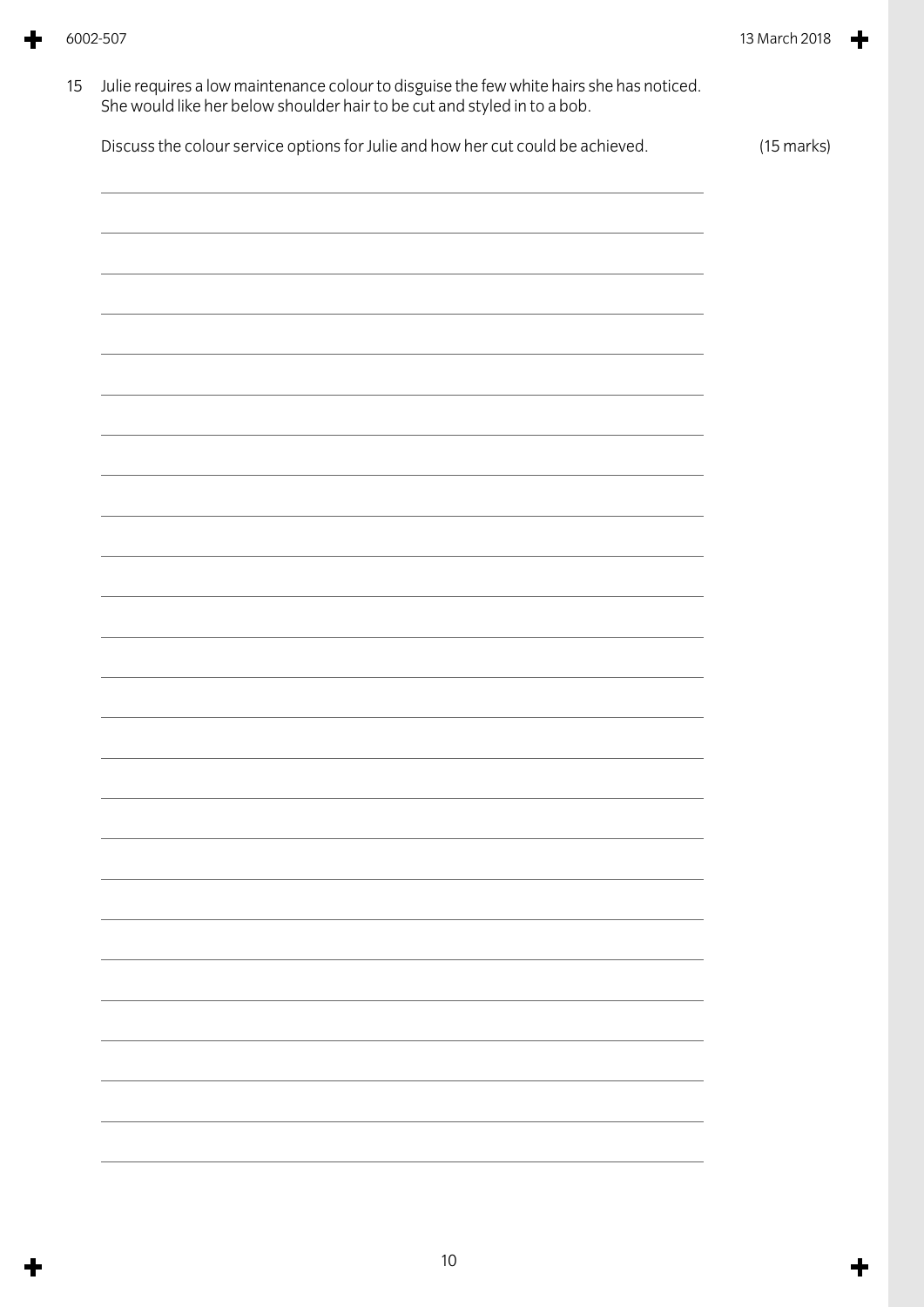╈

|  | 6002-507 |
|--|----------|
|--|----------|

 $\ddot{\phantom{1}}$ 

| the contract of the contract of |
|---------------------------------|
|                                 |
|                                 |
|                                 |
|                                 |
|                                 |
|                                 |
|                                 |
|                                 |
|                                 |
|                                 |
|                                 |
|                                 |
|                                 |
|                                 |
|                                 |
|                                 |
|                                 |
|                                 |
|                                 |
|                                 |
|                                 |
|                                 |
|                                 |
|                                 |
|                                 |
|                                 |
|                                 |
|                                 |
|                                 |
|                                 |
|                                 |
|                                 |
|                                 |
|                                 |
|                                 |
|                                 |
|                                 |
|                                 |
|                                 |
|                                 |
|                                 |
|                                 |
|                                 |
|                                 |
|                                 |
|                                 |
|                                 |
|                                 |
|                                 |
|                                 |
|                                 |
|                                 |
|                                 |
|                                 |
|                                 |
|                                 |
|                                 |
|                                 |
|                                 |
|                                 |
|                                 |
|                                 |
|                                 |
|                                 |
|                                 |
|                                 |
|                                 |
|                                 |
|                                 |
|                                 |
|                                 |
|                                 |
|                                 |
|                                 |
|                                 |
|                                 |
|                                 |
|                                 |
|                                 |
|                                 |
|                                 |
|                                 |
|                                 |
|                                 |
|                                 |
|                                 |
|                                 |
|                                 |
|                                 |
|                                 |
|                                 |
|                                 |
|                                 |
|                                 |
|                                 |
|                                 |
|                                 |
|                                 |
|                                 |
|                                 |
|                                 |
|                                 |
|                                 |
|                                 |
|                                 |
|                                 |
|                                 |
|                                 |
|                                 |
|                                 |
|                                 |
|                                 |